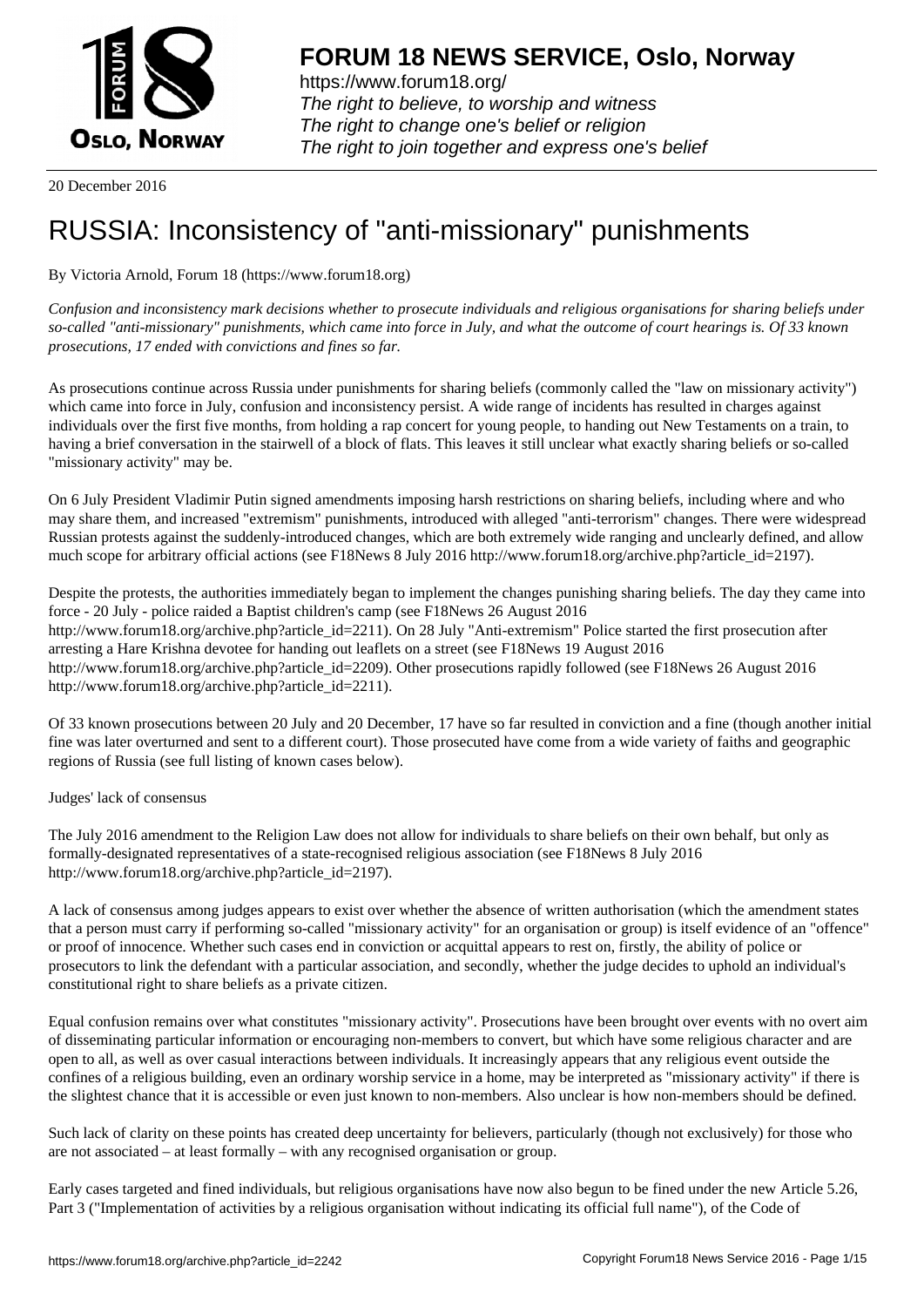Administrative Code Article 5.26

 $\mathbf{I}$ 

Individual Russian citizens who violate any of the amendment's restrictions and requirements are liable for a fine of 5,000 to 50,000 Roubles under the new Article 5.26, Part 4 ("Russians conducting 'missionary activity'") of the Administrative Code. For organisations (legal entities), the fine stands at 100,000 to 1 million Roubles. Religious groups are not legal entities – their members are therefore subject to prosecution as individuals. For the same offence, foreigners may be fined 30,000 to 50,000 Roubles under Article 5.26, Part 5, with the possibility of expulsion from Russia.

Offences under Article 5.26, Part 3 – "The implementation of activities by a religious organisation without indicating its official full name" – incur a fine of 30,000 to 50,000 Roubles and the confiscation of any literature or other material.

A fine of 50,000 Roubles (7,000 Norwegian Kroner, 785 Euros or 815 US Dollars) represents about six weeks' average wages for those in work.

33 prosecutions, 17 convictions so far

In an analysis of available court verdicts and press reports, Forum 18 has found a total of 33 prosecutions (three of religious organisations, 30 of individuals) under Parts 3 ("Implementation of activities by a religious organisation without indicating its official full name"), 4 ("Russians conducting 'missionary activity'") or 5 ("Foreigners conducting 'missionary activity'") of Article 5.26 since the amendment came into force on 20 July 2016 (see F18News 26 August 2016 http://www.forum18.org/archive.php?article\_id=2211). (The known cases are listed below.)

Almost all of these were of men, with only three women known to have been charged (as well as two people whose gender is unknown).

There were: four prosecutions under Part 3 ("Implementation of activities by a religious organisation without indicating its official full name"), three prosecutions being of organisations and one of an individual; 24 of Russian citizens under Part 4, and five of foreign citizens under Part 5.

Three cases were dropped before reaching court and two more were returned to police or prosecutors by judges and not resubmitted within the stipulated three-day period. Four trials are still underway as of 20 December. Of the 24 trials which have concluded, 18 resulted in conviction and 6 in acquittal.

Six prosecutions have involved Hare Krishna devotees (including one man who has been charged twice – see below). Charges have been brought against five Pentecostals, six Jehovah's Witnesses, two Baptists, two Seventh-day Adventists, one Ukrainian Reformed Orthodox Archbishop, one Buddhist, six other Protestants (one of whom was also prosecuted twice) and one village elder.

The three organisations charged under Part 3 ("Implementation of activities by a religious organisation without indicating its official full name") were the Administrative Centre of the New Apostolic Church, a Jehovah's Witness community, and a Pentecostal church.

Cases have taken place across the country. The city of Tver has seen four prosecutions, with three each in Moscow and Kemerovo. Five occurred in Kaliningrad and two each in Arkhangelsk, Mari-El Republic and St Petersburg, with one each in Khabarovsk, Krasnoyarsk Region, Samara, Yamalo-Nenets Autonomous Region (Tyumen), Oryol, Republic of Karachai-Cherkesiya, Tuva Republic, Ulyanovsk, Kamchatka Region, Republic of Tatarstan, Adygea and Altai Region.

Defendants have appealed against nine out of 18 convictions, four of which have not yet been heard. Of the rest, four were unsuccessful, but in one instance the verdict was overturned for jurisdictional reasons and the case sent for re-examination.

2016 changes interact with earlier laws

The multiple prosecutions of Hare Krishna devotee Andrei Puchkov in Tver illustrate the contradiction and confusion which persist in the implementation of these legal changes, several months after they came into force, as well as the way in which they can interact with earlier laws, specifically Administrative Code Article 20.2 ("Violation of the established procedure for organising or conducting a gathering, meeting, demonstration, procession or picket").

In 2015 the non-state approved sharing of beliefs made up a quarter of prosecutions under Administrative Code Article 20.2 related to the holding of public events. Forum 18 found 119 individuals and 3 religious organisations prosecuted, a sharp rise on 2014. Initial punishments were 80 fines, 2 short-term jailings and one community service term (see F18News 18 May 2016 http://www.forum18.org/archive.php?article\_id=2179).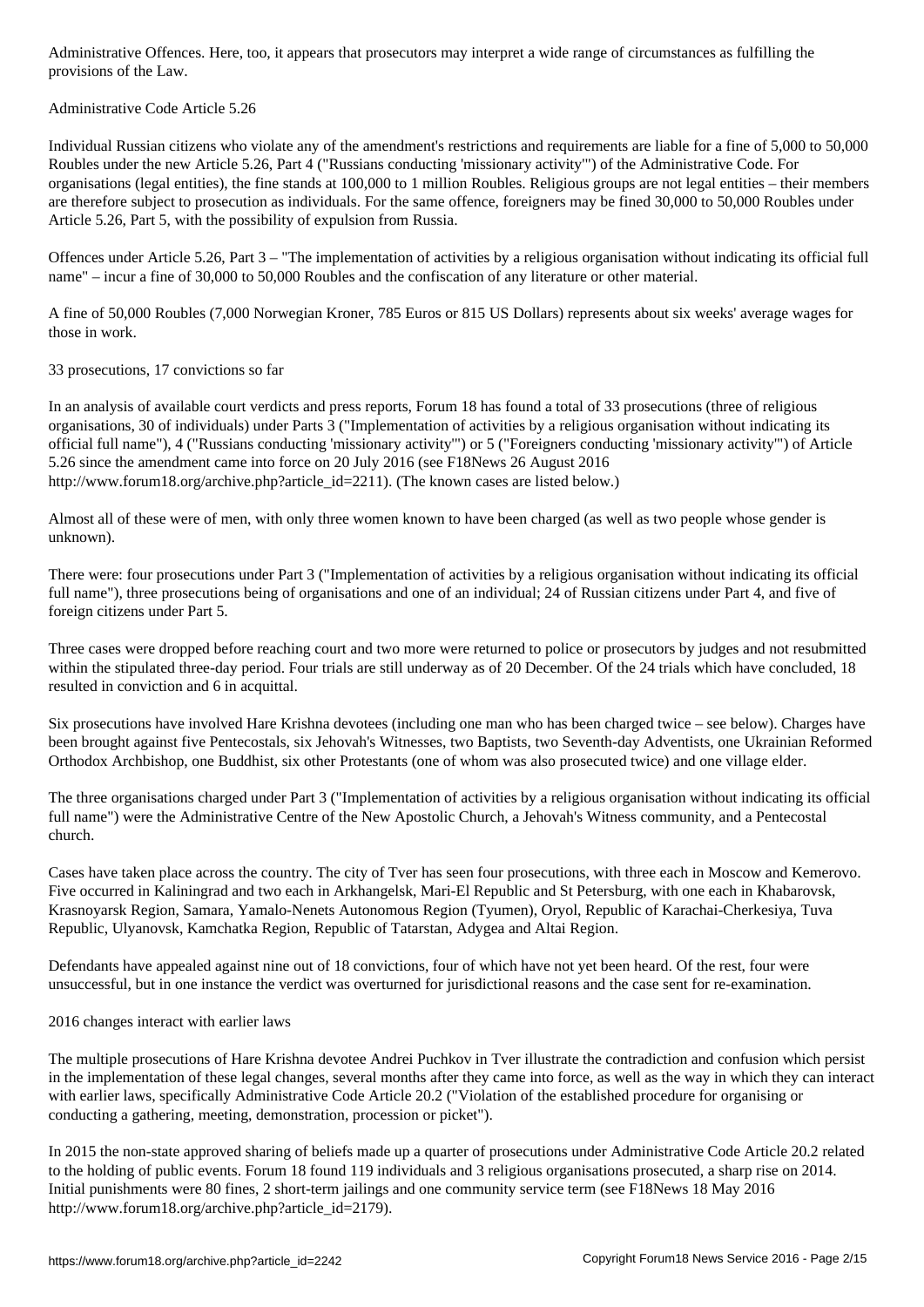The first investigation of Puchkov resulted in one charge under Article 5.26, Part 4 ("Russians conducting 'missionary activity'"), and another under Article 20.2, Part 1. This led prosecutors to the worrying conclusion that "all Krishnaite events" are "religious, missionary acts". Soon afterwards, prosecutors charged Puchkov for a second time under Part 4, basing the charges on an "expert report" drawn up before the event Puchkov had organised had even taken place.

Krishna Procession – first Puchkov prosecution both 5.26 and 20.2

Puchkov was first prosecuted in relation to a procession through the streets of Tver. He had submitted the required notification to the local authorities, and the event, which involved music, chanting, and dancing, passed off without incident on 2 October.

On 21 October, however, Central District Prosecutor's Office accused Puchkov of "carrying out illegal missionary activity under the guise of an agreed public event", according to a document seen by Forum 18. He was charged under Article 5.26, Part 4 ("Russians conducting 'missionary activity'"), for not having the necessary documents from a religious organisation or group. According to the Prosecutor's Office document, the Society for Krishna Consciousness has neither a registered local organisation in Tver nor a religious group which has submitted notification of its existence to the Justice Ministry.

Changes to the Religion Law in 2015 abolished the previous freedom for religious groups to operate without notifying the authorities of their existence, and required all religious communities that do not have legal status to notify the authorities of their existence and activity. This includes providing names and addresses of all their members and addresses where any meeting takes place (see F18News 17 September 2015 http://www.forum18.org/archive.php?article\_id=2101).

Puchkov was also charged under Article 20.2, Part 1 ("Violation of the established procedure for organising or conducting a gathering, meeting, demonstration, procession or picket"), for violating the "established order" of a public event by carrying out "missionary activity" rather than the "festival of Indian culture" about which he had notified the local authorities.

The Article 5.26 case was submitted to Central District Magistrate's Court No. 2. After several postponed hearings, Judge Natalya Smirnova found Puchkov guilty and fined him 5,000 Roubles on 14 December. He intends to appeal against this verdict, his lawyer Mikhail Frolov told Forum 18 on 16 December. The case against him under Article 20.2 is still underway before Judge Olga Baranova at Central District Court, with the next hearing due on 23 December.

Before Puchkov's conviction, Frolov told Forum 18 on 7 December that his client had been playing an Indian drum in the procession and had not spoken to anyone. Video footage of the event, seen by the court, showed people only singing Vedic mantras, not engaging in conversation with passers-by and not distributing literature.

"No words were used apart from Hare, Krishna, Rama," Frolov insisted. "This was a public act of worship which was not missionary activity, since no information about beliefs was disseminated and nobody involved anybody else in the religious association."

Documents in the case seen by Forum 18 appear to show that the absence of verbal interaction and religious literature had little bearing on the decision to bring charges. Prosecutors cite as their grounds for prosecution an 11 October "expert report" by Anatoly Gurin, a theology lecturer at Tver State University, and Andrei Bezrukov, the director of the university's theology students' society. Their conclusion that the event constituted "missionary activity" is based solely on an assessment of its religious character and the fact that it took place in public.

The local Hare Krishna VKontakte group and its members described the procession as "harinama" (the congregational chanting of the names of God, according to the Society for Krishna Consciousness). Gurin and Bezrukov also note that the event involved the distribution of "prasada" (religious offerings of food normally consumed after worship). The sole source materials for their analysis were VKontakte posts and definitions of terms from Hare Krishna websites. Neither Gurin nor Bezrukov attended the procession – they were called upon, as Frolov put it to Forum 18, "to assess that which they did not see".

From these attributes, Gurin and Bezrukov conclude that "it is possible to assert that the Tver Krishnaites' event was missionary activity in both form and content, and had as its goal the involvement of new participants in their movement, and also the familiarisation of the citizens of Tver with the teachings of Krishnaism. [..] It is also important to note that all Krishnaite events, under whatever slogans they are conducted – 'Procession-carnival', 'Festival of Indian dance', etc. – are religious, missionary acts."

This last assertion – that all Hare Krishna events are "missionary activity" – is quoted by the prosecutor's office in its document charging Puchkov on 21 October, and also forms the basis for his later prosecution. "This is a new invention of the Tver prosecutors," Frolov observed to Forum 18. "In my experience, it is the first such [interpretation] .. Pay attention to the "experts'" logic – if 'Krishnaite', then it is ritual activity [kultovoye]. If ritual activity, then it is missionary activity. And there is no analysis and research."

Mantra Yoga concert – second Puchkov prosecution 5.26 alone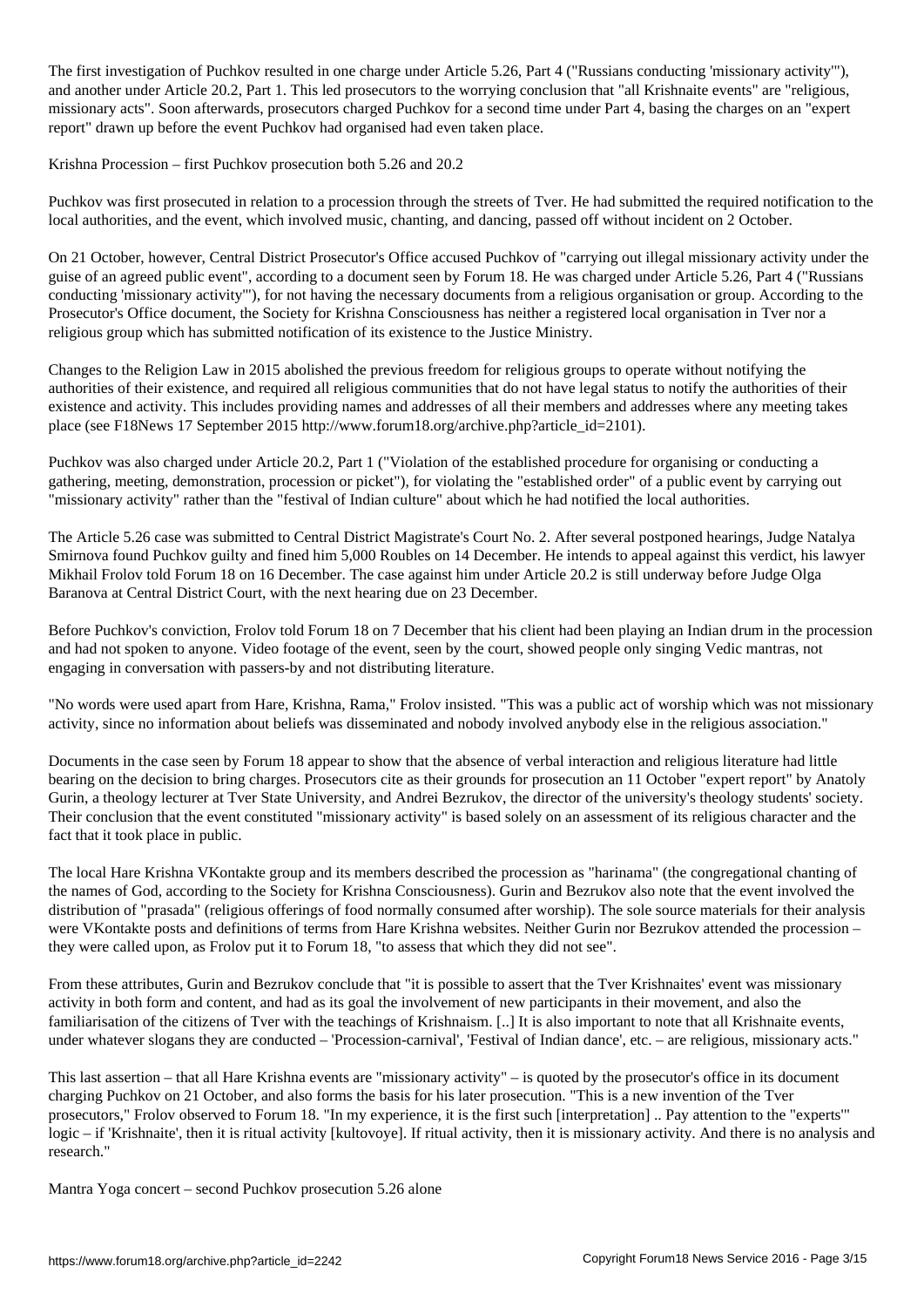concert of Vedic chanting and music in "closed premises" inside an entertainment centre. Although open to all, according to advertisements on VKontakte, this was a ticketed event and not audible or visible to the general public.

Although prosecutors issued the charges on 24 October, the day after the concert was held on 23 October, these were based on an "expert report" (again by Gurin and Bezrukov, accompanied by Svetlana Gorshkova, Tver University's head of theology) which had been produced on 20 October, before the event had even taken place, and which again was based solely on VKontakte posts.

"According to the 20 October conclusion of the "experts", this concert, by form and content, is an event which members of the International Society for Krishna Consciousness are planning to conduct in Tver", the prosecutor's office document charging Puchkov reads. "The external form of this 'concert' shows that a religious action is taking place, to which are invited all who wish to come, including non-members of the Society for Krishna Consciousness. This event fits the definition of missionary activity." It also notes the "experts'" previous conclusion that "all Krishnaite events .. are religious, missionary acts".

The Central District Prosecutor's Office issued a warning (predosterezheniye) to Puchkov on 21 October, seen by Forum 18, noting that "the planned event of 23 October corresponds to the definition of missionary activity" in the Religion Law, that those engaging in "missionary activity" on behalf of a religious group must have the necessary documents, and that no religious group of the Society for Krishna Consciousness had notified the Justice Ministry of its existence in Tver.

According to Puchkov's lawyer Frolov, Puchkov went on stage at the concert (which was attended by prosecutor's office staff, who took photographs), declared that it was not "missionary activity", and warned the attendees not to proselytise. "Of course", Frolov added, Puchkov had also obtained written authorisation from the Society for Krishna Consciousness. "He did everything he could think of to fulfil legal requirements. Simultaneously, he tried to show that the event was not missionary activity, but just in case, he also had the authorisation required by the law."

Frolov remains hopeful that the case will be resolved in Puchkov's favour. In hearings which have taken place so far, he said, "The court could not understand how it is possible to carry out analysis and evaluate the actions of a citizen which he has not yet committed". Proceedings are underway at Proletarian District Magistrate's Court No. 5 before Judge Olga Gagloyeva. A hearing took place on 20 December and is due to resume on the afternoon of 28 December, the Court told Forum 18 on 20 December. Only two of three "experts" summoned to the court were present, Frolov told Forum 18.

On 19 December, Forum 18 called the Regional Prosecutor's Office, which has taken control of the case, to ask why Puchkov's actions were considered "missionary activity", whether all Hare Krishna events would now be considered "missionary activity", and whether events held by any other religious association would also be treated as such. A press service spokesperson directed Forum 18 back to the Central District Prosecutor's Office, but a spokesperson there would neither answer questions by telephone nor accept them by email.

Forum 18 notes that none of the "experts" who provided analysis in these two cases appears to have any specialist knowledge of Hare Krishna beliefs and practices. Anatoly Gurin is an education specialist who has published on Orthodox pedagogics, Islamic culture, and Russian as a foreign language, but apparently not on Krishnaism, Hinduism, or any other Eastern religion. Svetlana Gorshkova specialises in Orthodox pedagogics, Orthodox culture, and children's literature, and has published on educational theory and history, but likewise not on Krishnaism or Hinduism.

Forum 18 called Tver State University theology department on 19 December, but neither Gurin nor Gorshkova was available.

Andrei Bezrukov, a fifth-year distance-learning student, has held seminars on "missionary activity", "destructive sects", and "personal religious security". On 28 November, he participated in the "Patrol Service" crime programme on the local Tverskoi Prospekt TV channel (seen by Forum 18). Apparently speaking from the magistrate's court, he said that Krishna devotees "want to sing mantras before the eyes of Tver citizens", and that according to the law, "it is already forbidden in Russia to talk about any god in the streets and in homes – only with the permission of the state, which registers and gives permits for such activity".

## Jehovah's Witnesses in Kaliningrad

The first Jehovah's Witnesses to be prosecuted under Article 5.26 appeared in court in Kaliningrad in October and November. S. Kozin, S. Furman, and I. Parmon, who were charged under Part 4 ("Russians conducting 'missionary activity'"), and Ts. Kus, a foreign citizen who was charged under Part 5, were involved in two separate incidents in August. All were acquitted.

Police detained Kus and Parmon on 11 August for having a conversation about the Bible with a man in the entrance to a block of flats, Jehovah's Witness spokesperson Ivan Belenko told Forum 18 on 30 November. The pair "shared the observation that, although a very ancient book, the Bible gives advice which is applicable to modern life". When the man asked what they were talking about, they explained that "they wanted to encourage him to read the Bible".

The same man later approached them accompanied by a police major, who said the man had complained that they were "promoting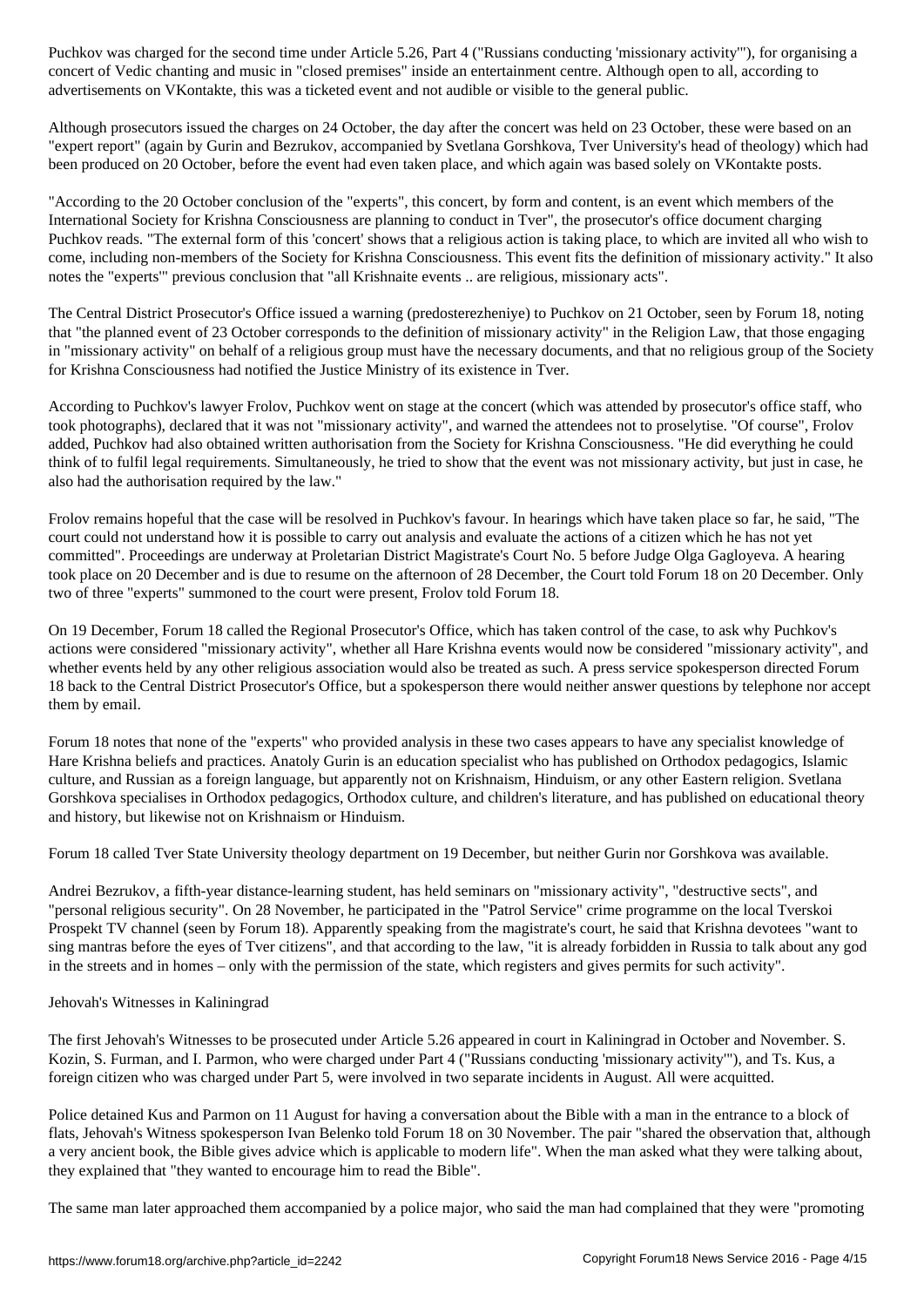gave a written statement explaining that they "were not engaged in missionary activity on behalf of any organisation", had not handed out any religious literature, and had talked about their beliefs as was their constitutional right.

Kus and Parmon were acquitted because Central District Court and Central District Magistrate's Court No. 4 noted that the Religion Law "does not prohibit the dissemination of personal religious experience or dialogue on religious topics", Belenko explained. "The actions of believers who simply wanted to exercise their right to disseminate their religious views do not show the attributes of 'missionary activity' as established by law, and therefore cannot be regarded as missionary."

This case illustrates how even the briefest interaction and most casual, conversational sharing of beliefs may be open to misconstruction or overreaction from other people, who may decide to notify law enforcement. The judges' interpretation of the incident, however, suggests that individuals should be free to discuss their faith publicly as they wish.

Jehovah's Witnesses in Russia no longer engage in the previously widespread practice of standing in public places (usually in pairs) with trolleys of religious literature, Belenko also noted. He explained to Forum 18 on 16 December that this is because the community now has little literature to offer (millions of Bibles have been impounded by Russian customs, for instance – see F18News 14 December 2015 http://www.forum18.org/archive.php?article\_id=2133).

March 2016 Demonstrations Law change

Belenko also pointed to a March 2016 amendment to the Demonstrations Law which introduced a requirement to notify the authorities of a one-person "picket" if it made use of "prefabricated collapsible structures". Notification has not usually been necessary for one-person pickets.

Jehovah's Witnesses have frequently been charged with "picketing" without notification when standing in the street in pairs (see F18News 18 May 2016 http://www.forum18.org/archive.php?article\_id=2179). Under the March 2016 amendment they could also be prosecuted for "picketing" without notification when standing in the street alone.

Two Protestants on Moscow train

People whose public expression or sharing of their beliefs may fall foul of the "anti-missionary" amendment appear to be vulnerable to the actions of their fellow citizens as well as the attentions of law enforcement.

This was demonstrated by the experience of a group of Protestants who handed out copies of the New Testament on a train. Members of the Orthodox Human Rights Analytical Centre detained them on 7 October at Yaroslavl Station in Moscow, and handed them over to the police. Two of the group – Sergei Korepin and Safarbi Keshokov – were charged under Article 5.26, Part 4 ("Russians conducting 'missionary activity'"), with conducting "missionary activity" on behalf of the Gideons Bible distribution organisation without the necessary documents.

Police dropped the charges on 7 December after the men's lawyers argued that they were not associated with the Gideons and police "experts" refused to carry out the required analysis of the Bibles they had distributed. This was because of a 2015 amendment to the "Extremism Law" prohibiting "extremism" rulings banning some but not all sacred texts (see F18News 30 November 2015 http://www.forum18.org/archive.php?article\_id=2126).

First Part 3 prosecutions – also first prosecutions of organisations

Three religious organisations are known to have received fines under Part 3, which punishes "The implementation of activities by a religious organisation without indicating its official full name" – a Jehovah's Witness community in Khabarovsk, Word of Life Pentecostal church in Samara, and the New Apostolic Church's Administrative Centre in Moscow. Part 3 specifies that the offence includes "the issuing or distribution, within the framework of missionary activity, of literature and printed, audio, and video material without a label bearing this name, or with an incomplete or deliberately false label" – this is the only "activity" explicitly mentioned.

These early cases appear to show, however, that prosecution under Part 3 can occur on a number of grounds. The Jehovah's Witnesses of Khabarovsk were fined 30,000 Roubles on 24 November for not having a sign on their building. Two Jehovah's Witness representatives argued at the hearing at Industrial District Magistrate's Court No. 13 that the facade had been undergoing repairs since 2015, well before the adoption of the so-called "anti-missionary amendment" and the introduction of Article 5.26, Part 3 in July 2016.

They pointed out, moreover, that the community had not been engaged in any "activities" during the prosecutor's office inspection which uncovered the alleged "offence". In response to this latter argument, Judge Pavel Kovtun ruled that the organisation had never formally halted its activities in accordance with its charter and was therefore considered "active" at the time the prosecutor's office inspected its premises.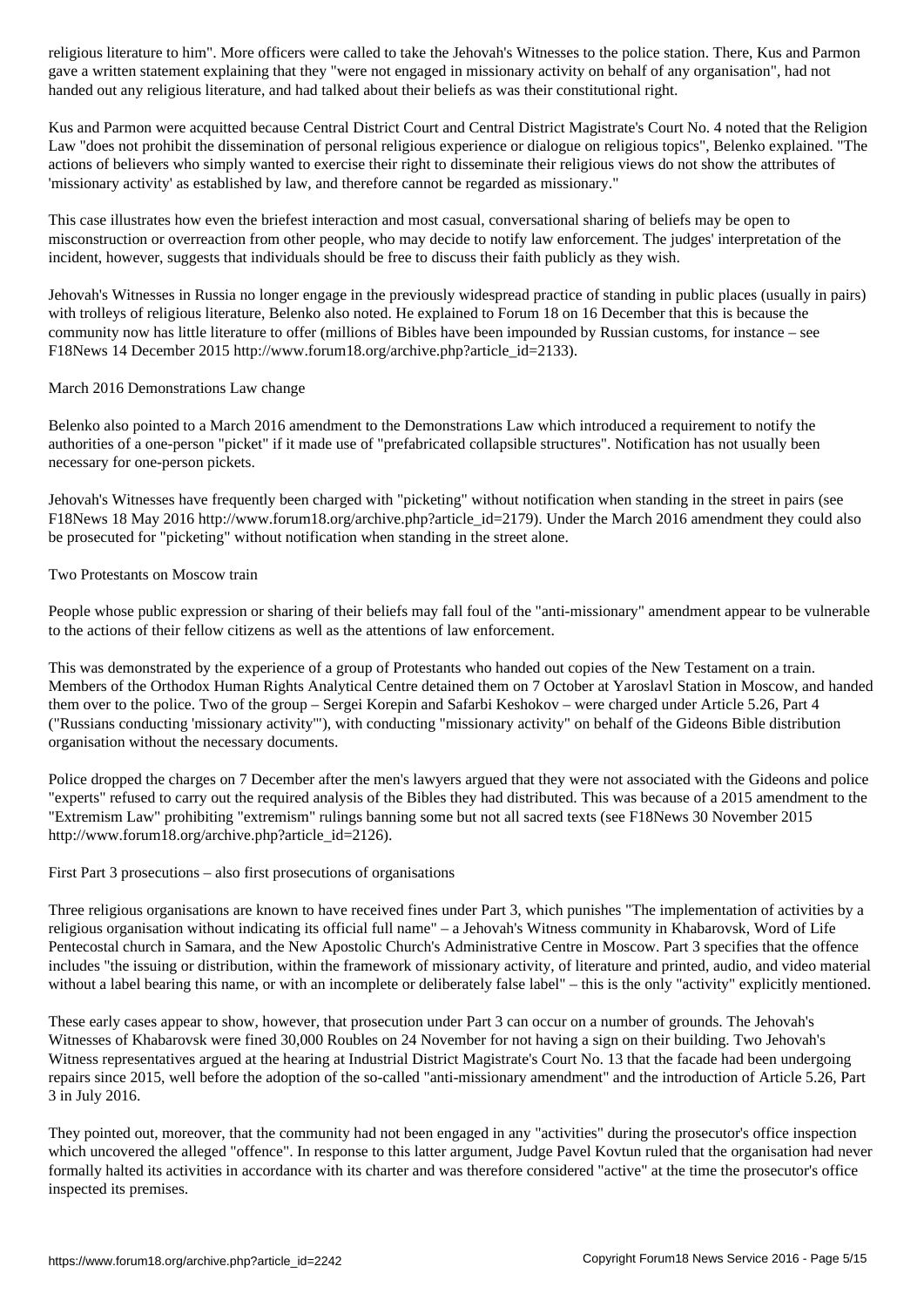$\blacksquare$  and a religious organisation with indicating indicating indicating its official function with  $\blacksquare$ organisation may do, even the very fact of its legal existence.

The community has submitted an appeal to Khabarovsk's Industrial District Court, which is due to be heard on 26 December.

Forum 18 emailed Industrial District Prosecutor's Office before the beginning of the Khabarovsk working day of 19 December, asking why exactly the Jehovah's Witnesses had been charged, and what activities fall under Article 5.26, Part 3. It had received no response by the end of the Khabarovsk working day of 20 December.

Similarly, Donskoi District Magistrate's Court No. 245 in Moscow fined under Part 3 the Administrative Centre of the New Apostolic Church in Russia 30,000 Roubles on 10 November. According to the court verdict, the prosecution's case was based on a Justice Ministry inspection of the Centre's documentation, which allegedly found that the Church was not using its full name in its activities, including in its contract with the Beeline phone and internet company, as well as on its website, magazine and audio discs.

Samara's Soviet District Magistrate's Court No. 54 fined Word of Life Pentecostal Church 30,000 Roubles under Part 3 on 14 December. A court spokesperson refused to give details of the case when Forum 18 telephoned on 19 December.

American Baptist in Oryol appeals against fine

Independent Baptist preacher Donald Ossewaarde was fined 40,000 Roubles in August for holding worship services in his home in Oryol and allegedly advertising them on the notice boards of nearby blocks of flats (see F18News 26 August 2016 http://www.forum18.org/archive.php?article\_id=2211).

On 30 September, Ossewaarde appealed unsuccessfully against his conviction under Article 5.26, Part 5, at Oryol Regional Court; a further, supervisory appeal was also turned down by the same court on 15 November. Lawyers then submitted an appeal to the Supreme Court in Moscow on 25 November, Ossewaarde reported on his website, followed by a simultaneous appeal to the Constitutional Court.

This makes Ossewaarde's case the first under the "anti-missionary" amendment to reach this level in the Russian courts, and the first to issue a challenge to the legislation itself. The Constitutional Court, if it accepts the appeal, will examine whether the amendment contravenes the provisions of the Russian Constitution.

The Supreme Court is likely to take about two months to reach a decision. Ossewaarde's Moscow lawyers have told him. In the meantime, he has paid the fine he received at Oryol's Railway District Court on 14 August – the money should be returned if the Supreme Court's ruling overturns the original verdict.

A number of other individuals convicted under Article 5.26, Parts 4 and 5, have also appealed against their sentences, mostly unsuccessfully (see list below).

Individuals – including Hare Krishna devotees, Baptists, and particularly Jehovah's Witnesses – have long encountered problems when expressing and sharing their beliefs in public space. In 2015, Forum 18 found 122 prosecutions (principally of Jehovah's Witnesses) under Administrative Code Article 20.2 ("Violation of the established procedure for organising or conducting a gathering, meeting, demonstration, procession or picket") (see F18News 18 May 2016 http://www.forum18.org/archive.php?article\_id=2179). Lawyer Mikhail Frolov remarked to Forum 18 on 8 December that Article 20.2 and Article 5.26 "will be (and are already being) used in conjunction".

2015 religious group restrictions used against sharing beliefs

Several Article 5.26 cases so far illustrate how the so-called "anti-missionary" amendment interacts with the requirement for every religious groups to notify local Justice Ministry branches of their existence, affiliation, and membership, introduced a year earlier in July 2015. This violates Russia's international human rights obligations to not make the exercise of freedom of religion and belief dependent on state permission (see F18News 17 September 2015 http://www.forum18.org/archive.php?article\_id=2101). Prosecutors use the lack of such notification as evidence against individuals accused of unapproved "missionary activity".

At present, no separate "offence" exists of failing to notify the authorities about a religious group. However, deputy Ramzil Ishsarin of the ruling United Russia party submitted a draft law to the State Duma on 2 December which would introduce financial penalties of up to 30,000 Roubles.

- Known Article 5.26, Parts 3, 4, and 5 cases so far

-- Part 3 ("Implementation of activities by a religious organisation without indicating its official full name")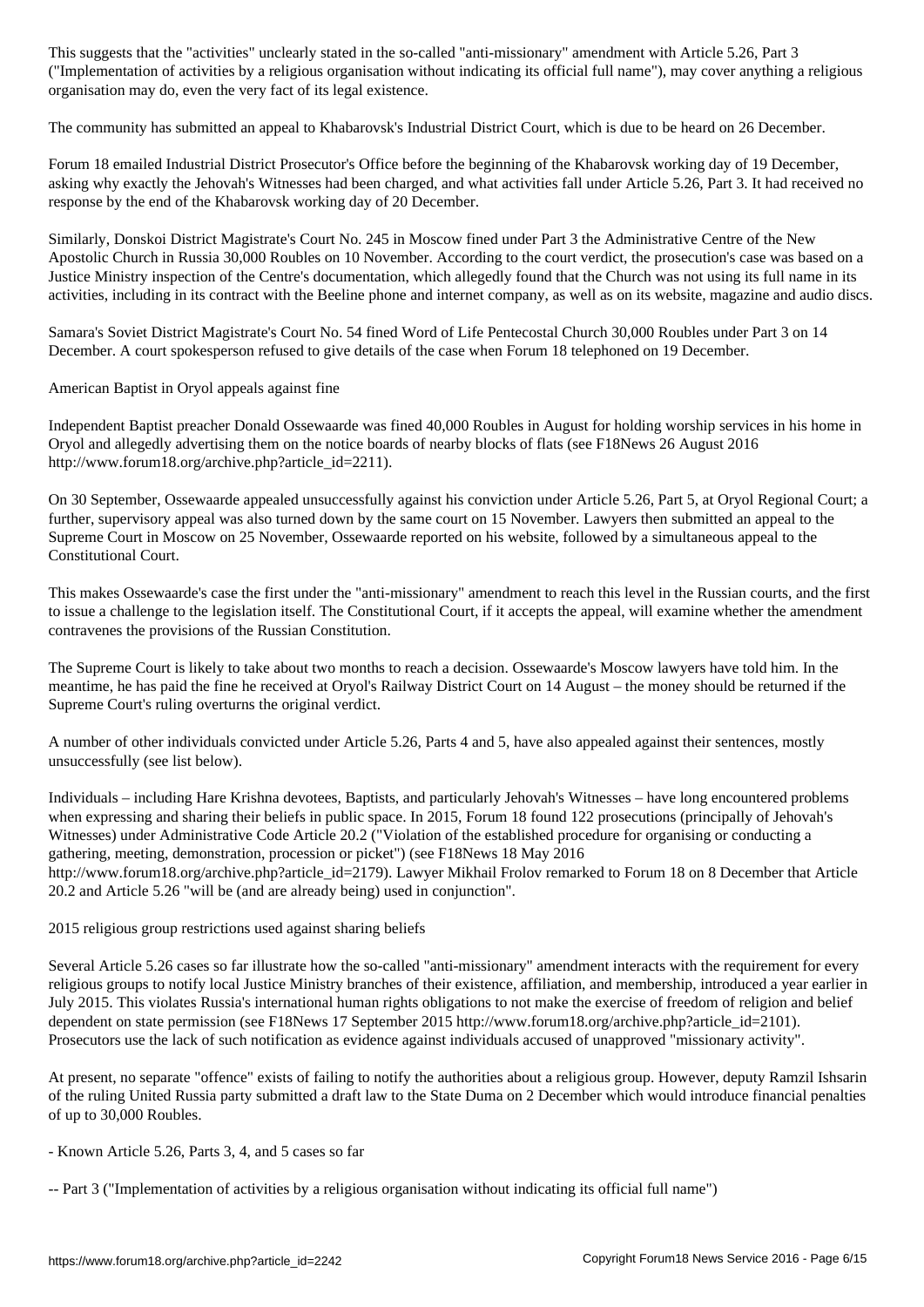10 November

Punishment: 30,000 Roubles

Court: Donskoi District Magistrate's Court No. 245, Moscow

Circumstances: during Justice Ministry inspection of organisation's documents, it was found that the Centre was not using its full name in its activities, including in its contract with the Beeline phone and internet company, on its audio discs and magazine, and on its website

2/Name: Igor Osipenko

10 November

Punishment: 30,000 Roubles

Court: Sharypovo Magistrate's Court No. 164, Krasnoyarsk Region

Circumstances: Jehovah's Witness community chairman "committed an administrative offence in the form of inaction, as expressed in the implementation by the local religious organization of Jehovah's Witnesses of activity (a gathering of parishioners for Bible study) without specifying its official full name" - monitoring by the inter-district prosecutor's office found that the building's sign read "Jehovah's Witnesses' Kingdom Hall", rather than "Local religious organisation of Jehovah's Witnesses of the town of Sharypovo"

Appeal: 22 December, Sharypovo City Court

3/Name: Jehovah's Witness community, Khabarovsk

24 November

Punishment: 30,000 Roubles

Court: Industrial District Magistrate's Court No. 13, Khabarovsk

Circumstances: prosecutor's office inspection of Jehovah's Witness premises on 29 October found lack of signage or other information indicating official name of the organisation; representatives M. Tridtsatko and S. Sergeyev explained that between 2015 and October 2016 the building's facade had been undergoing repairs and argued that organisation carried out no activities during inspection – this was disregarded by judge; prosecution insisted that the sign was absent before repairs

Appeal: 26 December, Industrial District Court

4/Name: Word of Life Pentecostal Church, Samara

14 December

Punishment: 30,000 Roubles

Court: Soviet District Magistrate's Court No. 54, Samara

Circumstances: details unknown

Appeal: unknown

-- Parts 4 ("Russians conducting 'missionary activity'") and 5 ("Foreigners conducting 'missionary activity'")

5/Name: Ebenezer Tuah

1 August

Part 5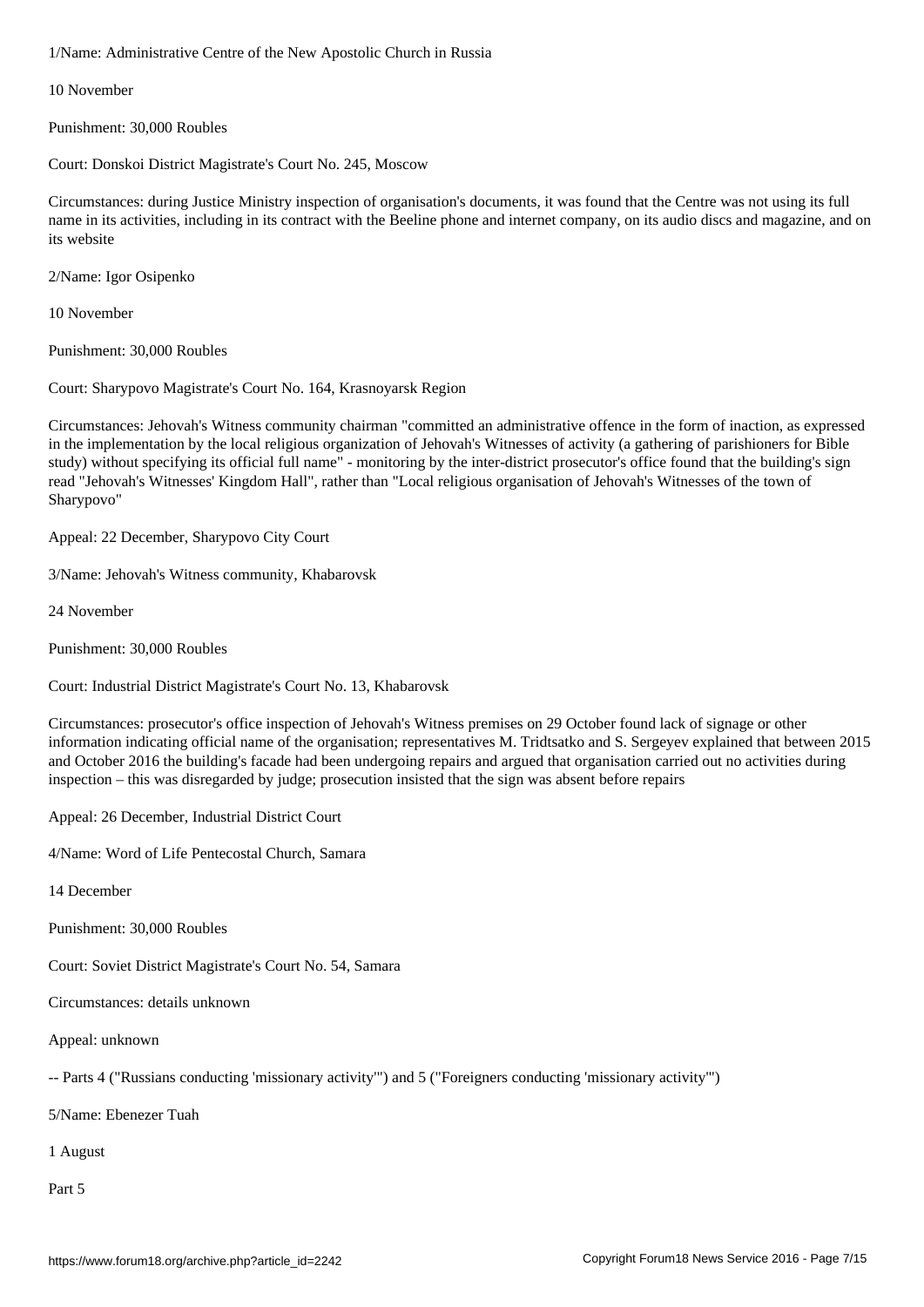Court: Moscow District Court, Tver

Circumstances: Ghanaian "Christ Embassy" Protestant leader detained during raid by police and prosecutors on a sanatorium where he was conducting baptisms; charged on 31 July (therefore third person to be charged); accused of conducting "religious rites and ceremonies, including religious gatherings, [posting] information about his beliefs on the internet with the aim of propagandising, and [performing] missionary activity...without the required documents", ie. written authorisation from group and evidence that group had notified Justice Ministry of existence

Appeal: unsuccessful – Tver Regional Court, 9 November

6/Name: Aleksei Teleus

5 August

Part 4

Punishment: 5,000 Roubles

Court: Magistrate's Court No. 3, Noyabrsk, Yamalo-Nenets Autonomous Region

Circumstances – Baptist pastor charged because children using playground at prayer house might have been able to hear sermons and prayers from inside and have access to religious literature; officials deemed playground an "unsanctioned children's camp" on 20 July, charges issued on 22 July (therefore first person to be charged)

Appeal: none

7/Name: Donald Ossewaarde

14 August

Part 5

Punishment: 40,000 Roubles

Court: Railway District Court, Oryol

Circumstances: American independent Baptist preacher legally resident in Russia charged for holding worship services in his home and advertising them on bulletin boards in residential building (which he denies); three police officers came to a service unannounced, then took Ossewaarde to the police station to be charged, then directly to court

Appeal: unsuccessful – Oryol Regional Court, 30 September; supervisory appeal unsuccessful – Oryol Regional Court, 15 November; appeal submitted to Supreme Court, 25 November

8/Name: Vadim Sibiryev

15 August

Part 4

Punishment: none – acquitted

Court: Magistrate's Court No. 3, Cherkessk

Circumstances: Hare Krishna adherent handed out religious literature in the street on 22 July and a recipient reported him to police; Sibiryev was charged on 28 July (therefore second person to be charged); the judge agreed that Sibiryev had been distributing literature as a private person, not as a representative of a religious association, therefore his actions did not "contain the attributes of missionary activity"

Appeal: none

9/Name: Aleksandr Yakimov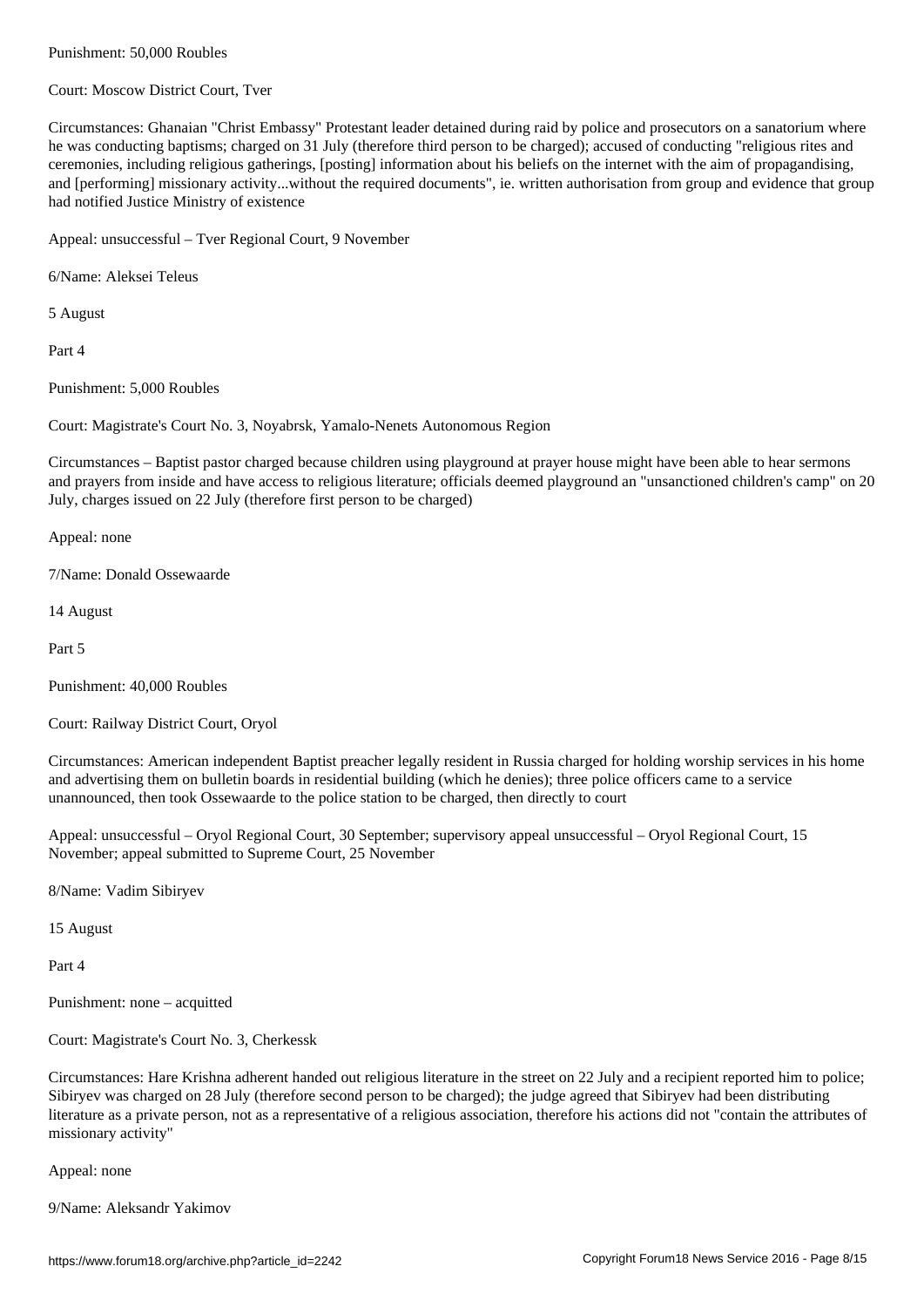Part 4

Punishment: 5,000 Roubles

Court: Sernur District Magistrate's Court No. 36, Mari-El Republic

Circumstances: "New Generation" Pentecostal leader charged on 5 August for speaking at a village festival with a banner on stage bearing the name of his church; district prosecutor's office argued that he conducted "missionary activity" in a place not designated for it in the Religion Law and without written authorisation from a registered religious organisation

Appeal: unsuccessful – Sernur District Court, 7 October

10/Name: Archbishop Sergei Zhuravlyov

5 September

Part 4

Punishment: 5,000 Roubles

Court: Frunze District Magistrate's Court No. 181, St. Petersburg

Circumstances: Archbishop of Ukrainian Reformed Orthodox Church gave sermon at Messianic Jewish community on 27 August; police detained him during sermon, having received a message suggesting he was trying to convert Jews to Orthodoxy

Appeal: none

11/Name: Geshe Gualtso Dakpa

8 September

Part 4

Punishment: none – sent back and not resubmitted (though detained for separate offence)

Court: Kyzyl Magistrate's Court No. 4, Republic of Tuva

Circumstances: Buddhist monk (Indian-born, but a Russian citizen), director of "Centre for the Teachings of Nagarzhuna" in Kyzyl, gave lecture and performed "religious rites" in a hotel conference hall; found guilty of possession of narcotic substances without intent to sell and detained for one day; according to court website, "missionary" case sent back

Appeal: none

12/Name: Irina Tishchenko

14 September

Part 5

Punishment: 30,000 Roubles

Court: Factory District Court, Kemerovo

Circumstances: Ukrainian New Generation Pentecostal pastor, invited to visit local congregations, charged on 22 August for addressing private group of church members in the local pastor's home; detained by police in the early hours of following morning; case originally submitted to a magistrate, who sent it to the district court on 25 August

Appeal: unsuccessful – Kemerovo Regional Court, 21 November

13/Name: Ivan Denisov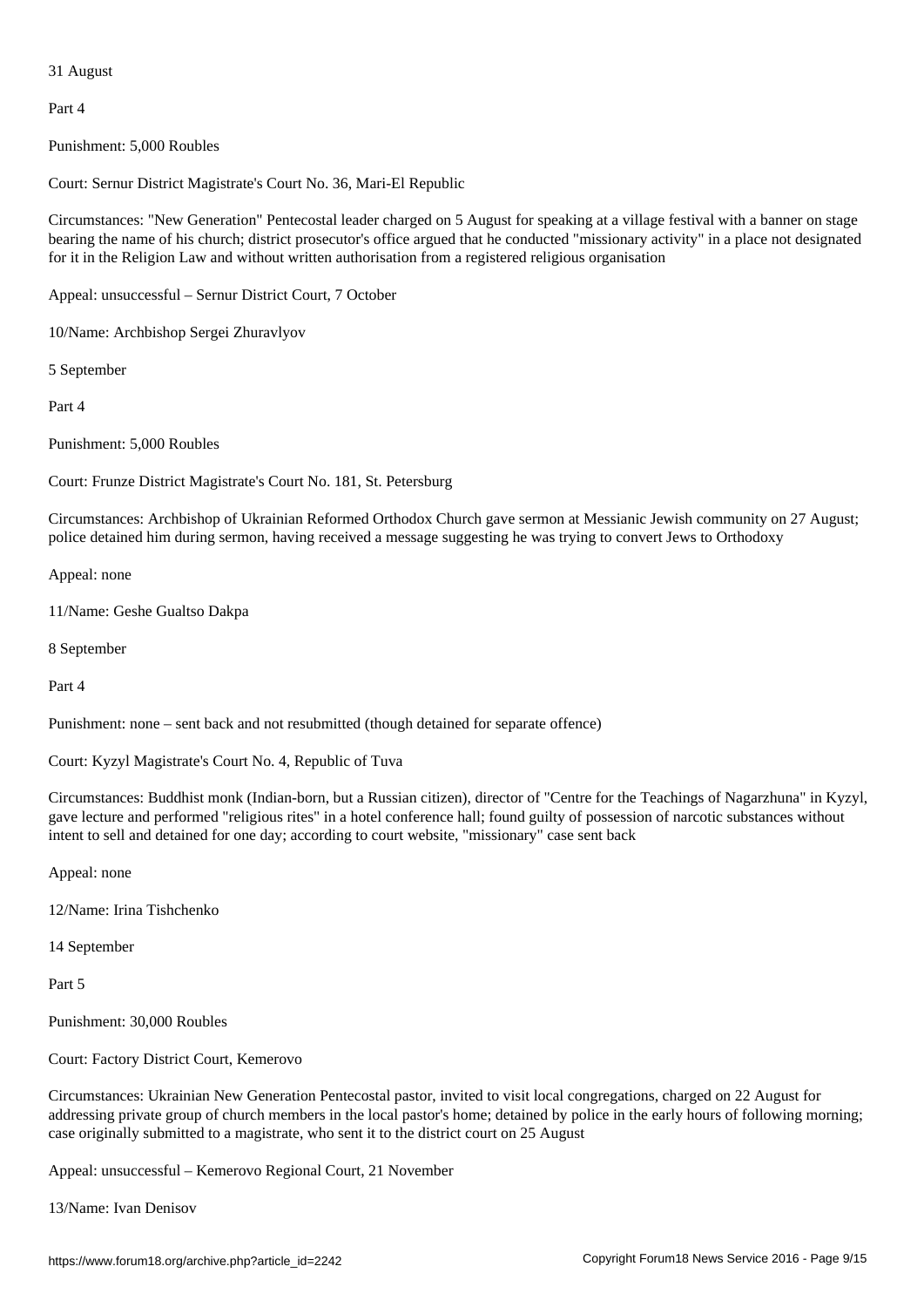Part 4

Punishment: 5,000 Roubles

Court: Lomonosov District Magistrate's Court No. 2, Arkhangelsk

Circumstances: Protestant leader (House of the Potter Church) charged with involving minors in a religious event on 29 July without their parents' written agreement – pleaded guilty; anti-extremism police "received information" that "unknown young people" had been handing out flyers advertising musical performances on 28/29/30 July, with free entry and free refreshments; from court verdict "According to available information, in the course of this concert religious rites may have been conducted in order to involve those present in a religious organisation of a destructive orientation (a sect), and negative opinions expressed against the Orthodox Church. Thus, in the actions of unidentified persons may perhaps have been seen signs of acts aimed at inciting hatred and enmity towards members of other religions. Possibly the spread of extremist literature, as well as the presence of minors at the event"

Appeal: none

14/Name: S.P. Kozin

11 October

Part 4

Punishment: none – acquitted

Court: Central District Magistrate's Court No. 2, Kaliningrad

Circumstances: Jehovah's Witness (same case as Furman – see below)

Appeal: none

15/Name: Andrei Matyuzhov

17 October

Part 4

Punishment: 40,000 Roubles – but since overturned on jurisdictional grounds

Court: Factory District Court, Kemerovo

Circumstances : New Generation Pentecostal pastor, charged 27 September for "missionary activity" in the absence of written authorisation from the religious group and proof of notification of the religious group's existence; Matyuzhov argued that this was a service in his home for friends and family, and that he did in fact have authorisation for "missionary activity" from the New Generation centralised religious organisation, and has subsequently submitted notification of his religious group's activities to the Justice Ministry

Appeal: verdict overturned – 30 November, Kemerovo Regional Court – and case sent for re-examination at Factory District Magistrate's Court No. 7 (date unknown)

16/Name: William Curtis Norton, Jr.

26 October

Part 5

Punishment: none – case sent back and not resubmitted

Court: Lenin District Court, Ulyanovsk

Circumstances: charged with preaching at a Seventh-Day Adventist meeting without a work permit, civil contract with a religious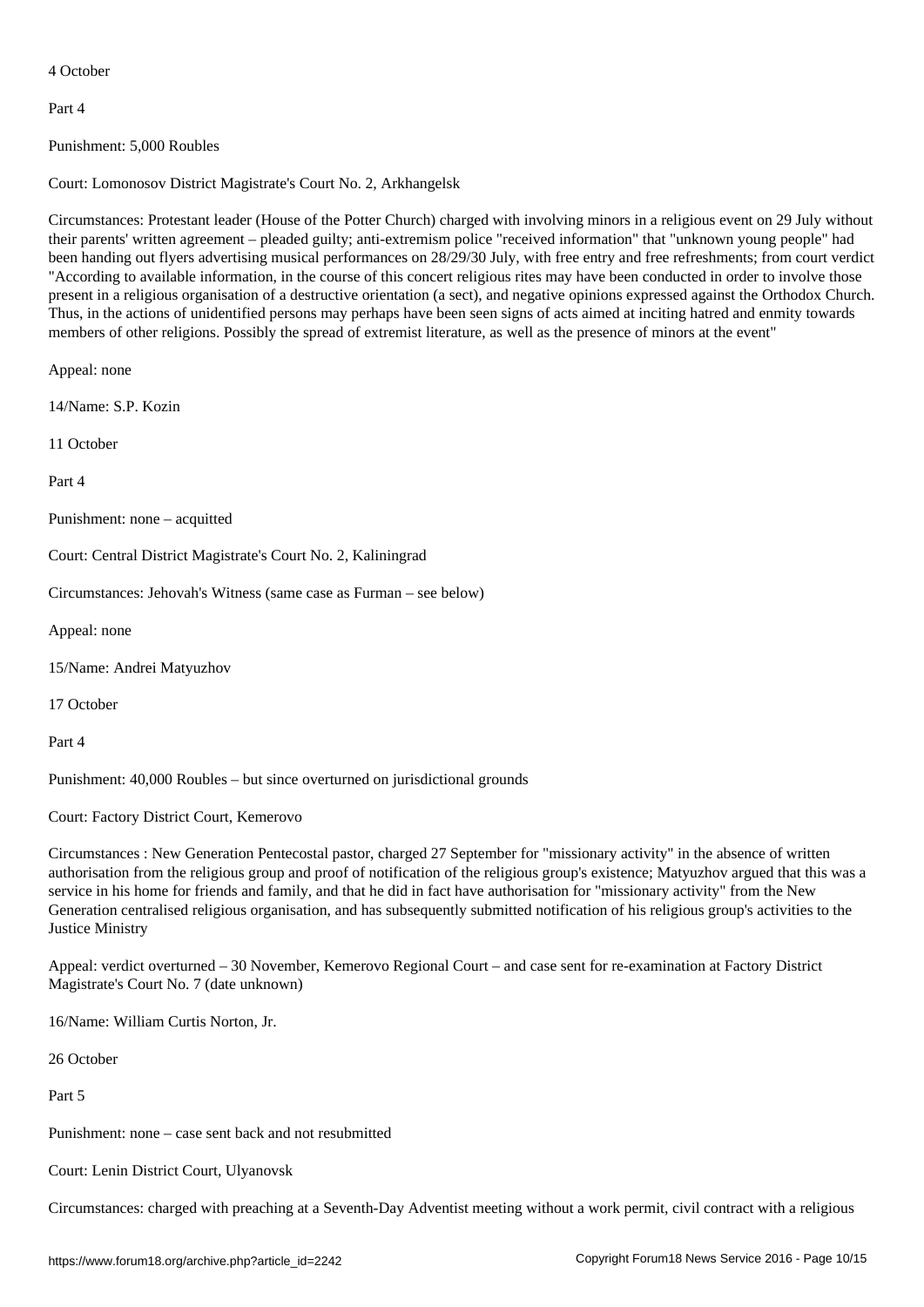Appeal: none

17/Name: Ivan Kumbrasyev

27 October

Part 4

Punishment: 5,000 Roubles

Court: Moscow District Magistrate's Court No. 4, Tver

Circumstances: Protestant pastor accused of carrying out "religious rites and ceremonies" on sanatorium premises and advertising them on the internet, "without the necessary documents and conditions" - Justice Ministry confirmed that Cornerstone Church (a religious group) has not submitted notification of its existence

18/Name: I.V. Parmon

9 November

Part 4

Punishment: none – acquitted

Court: Moscow District Magistrate's Court No. 4, Kaliningrad

Circumstances: Jehovah's Witness; with Kus (see below), engaged in conversation about the Bible with a man in the communal entrance to an apartment block, who reported them to the police for "promoting religious literature", which they denied; according to Jehovah's Witness press service, the judge, however, "noted that the Religion Law does not prohibit the dissemination of personal religious experience or dialogue on religious topics. The activities of believers who simply wanted to exercise their right to spread their religious views do not contain the set of attributes of missionary activity as established by law, and therefore cannot be regarded as a missionary"

Appeal: none

19/Name: Ts. Kus

11 November

Part 5

Punishment: none – acquitted

Court: Moscow District Court, Kaliningrad

Circumstances: Jehovah's Witness; same case as Parmon (see above)

Appeal: none

20/Name: S.A. Furman

15 November

Part 4

Punishment: none – acquitted

Court: Central District Magistrate's Court No. 2, Kaliningrad

Circumstances: Jehovah's Witness (same case as Kozin – see above)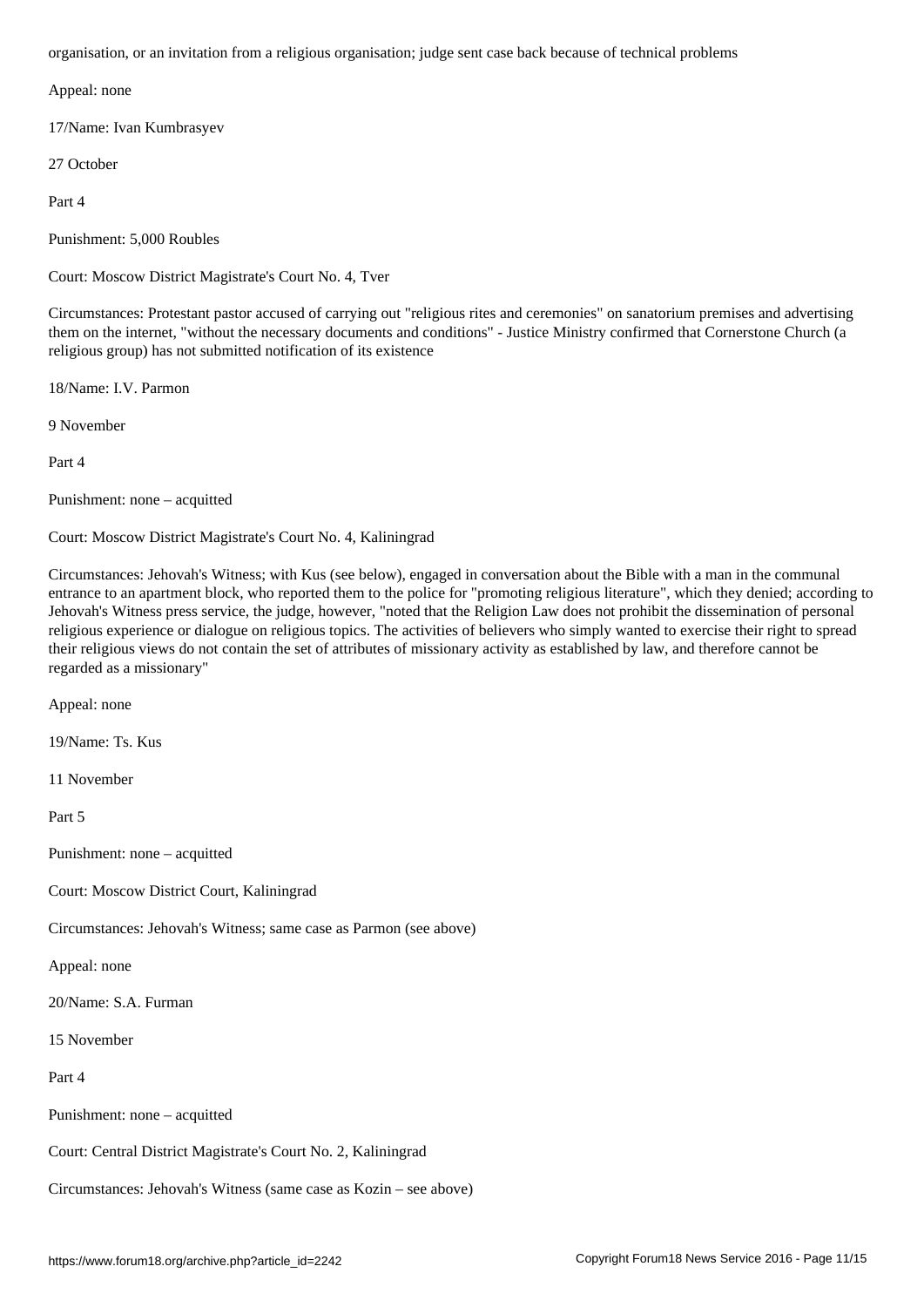21/Name: Ivan Denisov

18 November

Part 4

Punishment: 6,000 Roubles

Court: Lomonosov District Magistrate's Court No. 2, Arkhangelsk

Circumstances: Protestant leader ("House of the Potter" Church") charged with involving minors in a religious event on 16 September without their parents' written agreement – this time, a rap concert in a banqueting hall; pleaded not guilty; judge noted that advertising flyers did not state that the event was religious

Appeal: 11 January 2017, Lomonosov District Court

22/Name: Olga Matyuzhova

27 November

Part 4

Punishment: unknown

Court: Factory District Court, Kemerovo

Circumstances: New Generation Pentecostal pastor; returned to prosecutors for technical reasons on 27 October and not initially resubmitted – details unknown but case appears to be related to same incident as in Andrei Matyuzhov's case above

Appeal: 28 December, Kemerovo Regional Court

23/Name: L.G. Pyshnaya

8 December

Part 4

Punishment: none - acquitted

Court: Svetly Magistrate's Court, Kaliningrad Region

Circumstances: Jehovah's Witness accused of urging a man at a bus stop to "become acquainted with religious literature, with the Bible" and trying to "involve him in the religious association" - denied giving him any literature or encouraging him to join anything; the man himself could not confirm that she was a member of any religious organisation; the judge concluded that police had not provided indisputable evidence of missionary activity

24/Name: Andrei Puchkov

14 December

Part 4

Punishment: 5,000 Roubles

Court: Central District Magistrate's Court, Tver

Circumstances: Hare Krishna adherent charged for organising a procession with music on 2 October; "experts" concluded that the event was "missionary activity"; also charged under Article 20.2, Part 1, for violating the established order for conducting public events; defence claimed that neither Puchkov nor any other participant spoke to anybody about their beliefs or handed out literature

Appeal: not yet submitted – Central District Court, Tver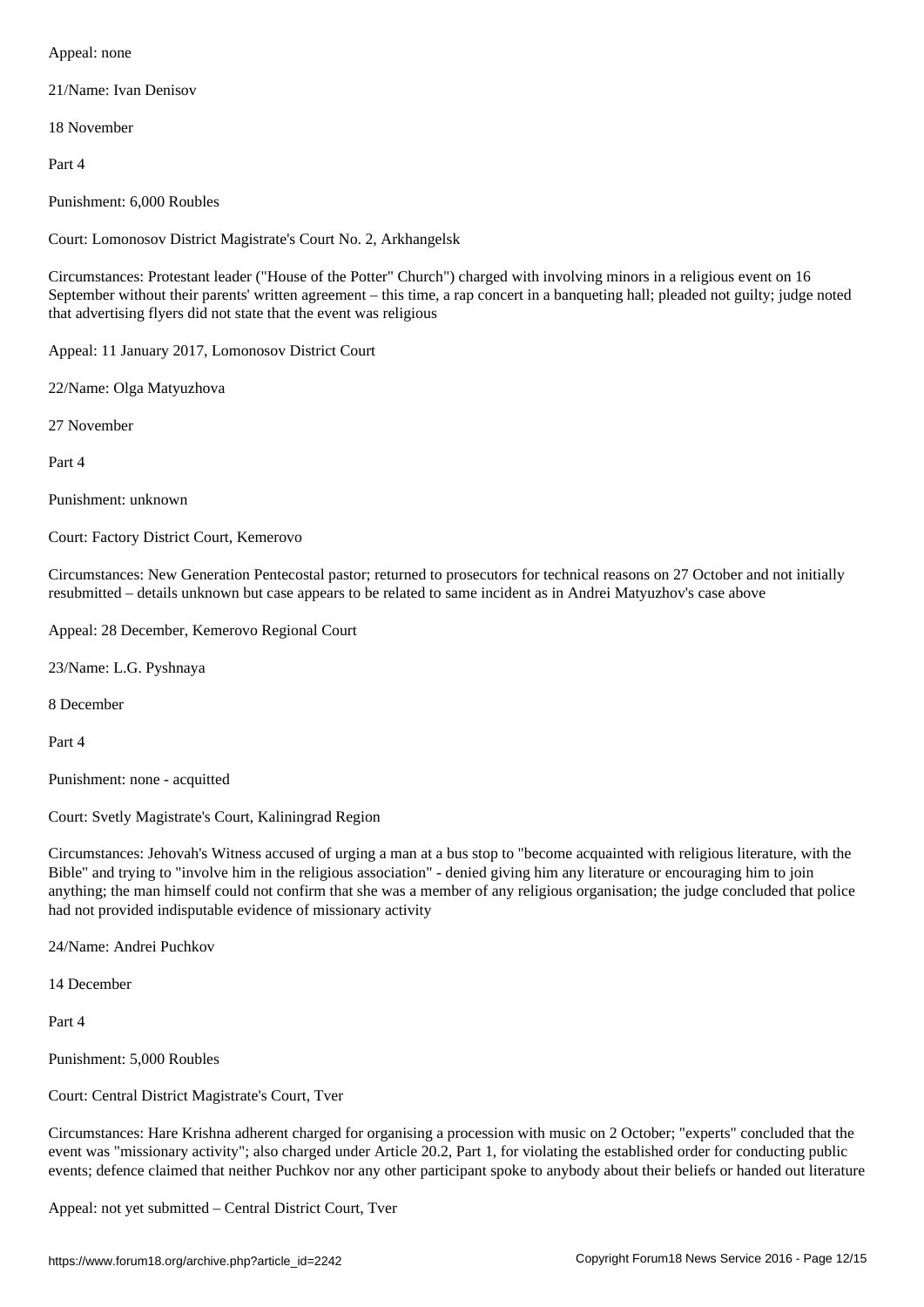16 December

Part 4

Punishment: 5,000 Roubles

Court: Sernur District Magistrate's Court No. 36, Mari-El Republic

Circumstances: Village elder, organised festival addressed by Pastor Yakimov, who was fined in August (see above)

Appeal: not yet submitted

26/Name: Yuri Dachev

19 December

## Part 4

Punishment: 5,000 Roubles

Court: Magistrate's Court No. 3, Maikop, Adygea

Circumstances: Word of Life Pentecostal Church pastor, unknown details

Appeal: not yet submitted

-- Cases not yet heard in court

27/Name: Andrei Puchkov

Hearing due on 28 December

Part 4

Court: Proletarian District Magistrate's Court No. 5, Tver

Circumstances: Hare Krishna adherent charged for organising "Mantra Yoga" concert on 23 October of Indian music and chanting in "closed premises" but advertised on social media; prosecutors brought charges on 24 October but based on "expert" report of 20 October, produced before event had taken place

28/Name: P.A. Yemelevsky

Hearing due on 26 December

Part 4

Court: Petropavlovsk-Kamchatsky Magistrate's Court No. 3, Kamchatka

Circumstances: Hare Krishna – details unknown

29/Name: Dmitry Ugai

Hearing due on 9 January 2017

Part 4

Court: Central District Magistrate's Court No. 211, St. Petersburg

Circumstances: Hare Krishna adherent and yoga teacher gave a lecture on the ethical and spiritual bases of yoga at the "Vedalife" cultural festival on 22 October - this was interrupted by police who were "inspecting" the festival and Ugai taken to police station,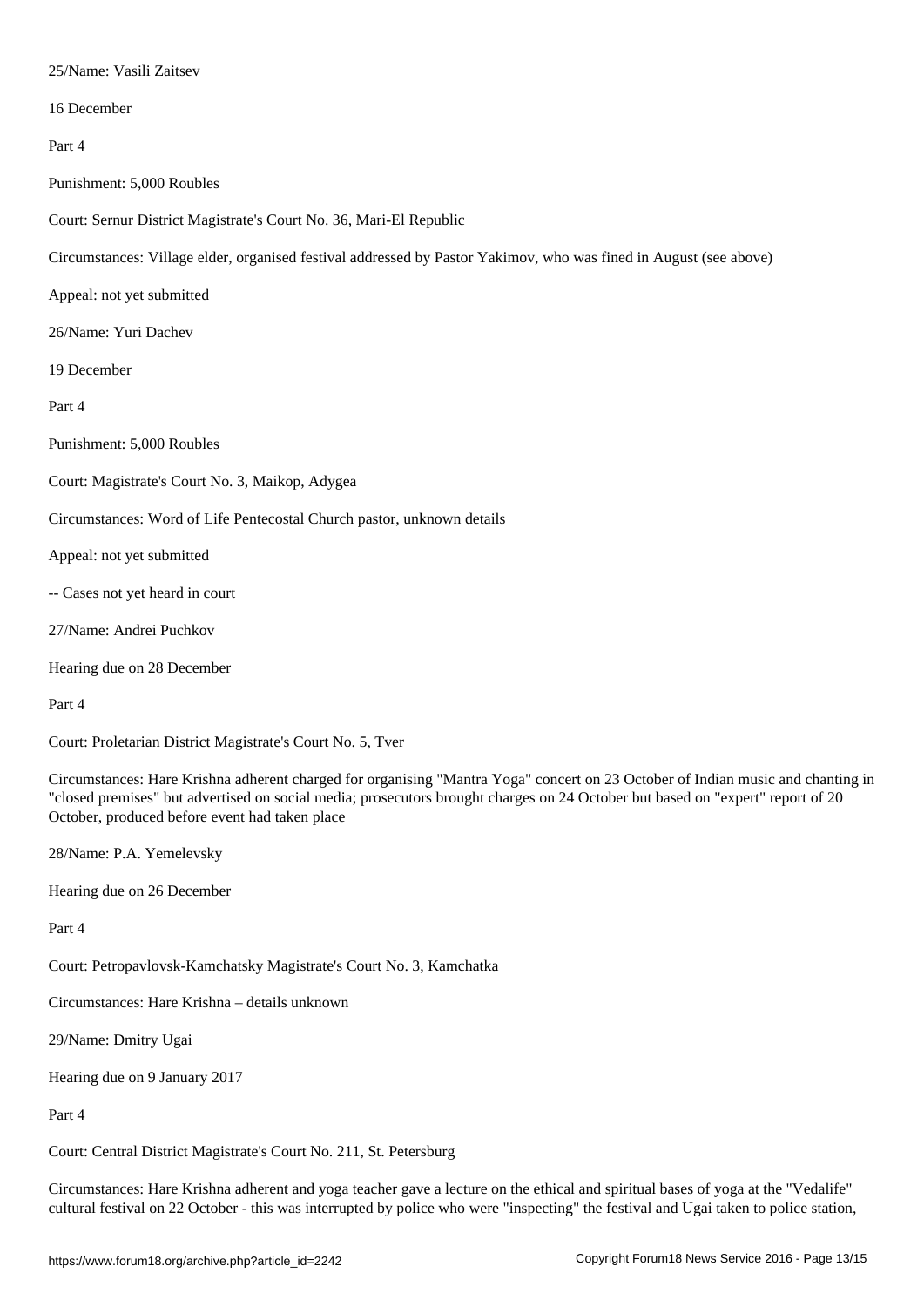30/Name: I.G. Matveyev

Hearing due on 19 January 2017

Part 4

Court: Vakhitovsky District Magistrate's Court No. 8, Kazan

Circumstances: Hare Krishna – details unknown

- -- Cases dropped before coming to court
- 31/Name: Vladimir Knaub
- 22 August (date charged)

Circumstances: Free Seventh-day Adventist charged in Biysk, Altai Region, for incident on 13 July (before law came into force) – the distribution of religious books among non-church-members as part of a series of educational events in Altai Region and Altai Republic; when church approached Maima District administration with their literature, officials complained to the Republic's Committee for National Policy and Societal Relations on 9 August; church was accused of "missionary activity" outside list of permitted places (ie. in a state institution)

32/Name: Sergei Korepin

2 November (date charged)

Circumstances: Protestant detained by Moscow Patriarchate Orthodox activist for handing out New Testaments and Psalters on train at Yaroslavsky station on 7 October; charges dropped 2 December because a) police "experts" refused to carry out analysis of the Bible (because of 2015 amendment prohibiting extremism bans on major sacred texts); and b) because lawyers persuaded police that Korepin was not representing any organisation (despite officers' initial belief that he was sharing beliefs on behalf of the Gideons)

33/Name: Safarbi Keshokov

2 November (date charged)

Circumstances: Protestant, Moscow; as above – charges also dropped 2 December

(END)

For more background, see Forum 18's surveys of the general state of freedom of religion or belief in Russia at http://www.forum18.org/Archive.php?article\_id=1722, and of the dramatic decline in religious freedom related to Russia's Extremism Law at http://www.forum18.org/Archive.php?article\_id=2215.

A personal commentary by Alexander Verkhovsky, Director of the SOVA Center for Information and Analysis http://www.sova-center.ru, about the systemic problems of Russian anti-extremism legislation, is at F18News 19 July 2010 http://www.forum18.org/Archive.php?article\_id=1468.

A personal commentary by Irina Budkina, Editor of the http://www.samstar.ucoz.ru Old Believer website, about continuing denial of equality to Russia's religious minorities, is at F18News 26 May 2005 http://www.forum18.org/Archive.php?article\_id=570.

More reports on freedom of thought, conscience and belief in Russia can be found at http://www.forum18.org/Archive.php?query=&religion=all&country=10.

A compilation of Organisation for Security and Co-operation in Europe (OSCE) freedom of religion or belief commitments can be found at http://www.forum18.org/Archive.php?article\_id=1351.

Follow us on Twitter @Forum\_18 (http://twitter.com/forum\_18)

Follow us on Facebook @Forum18NewsService (http://www.facebook.com/Forum18NewsService)

All Forum 18 text may be referred to, quoted from, or republished in full, if Forum 18 is credited as the source.